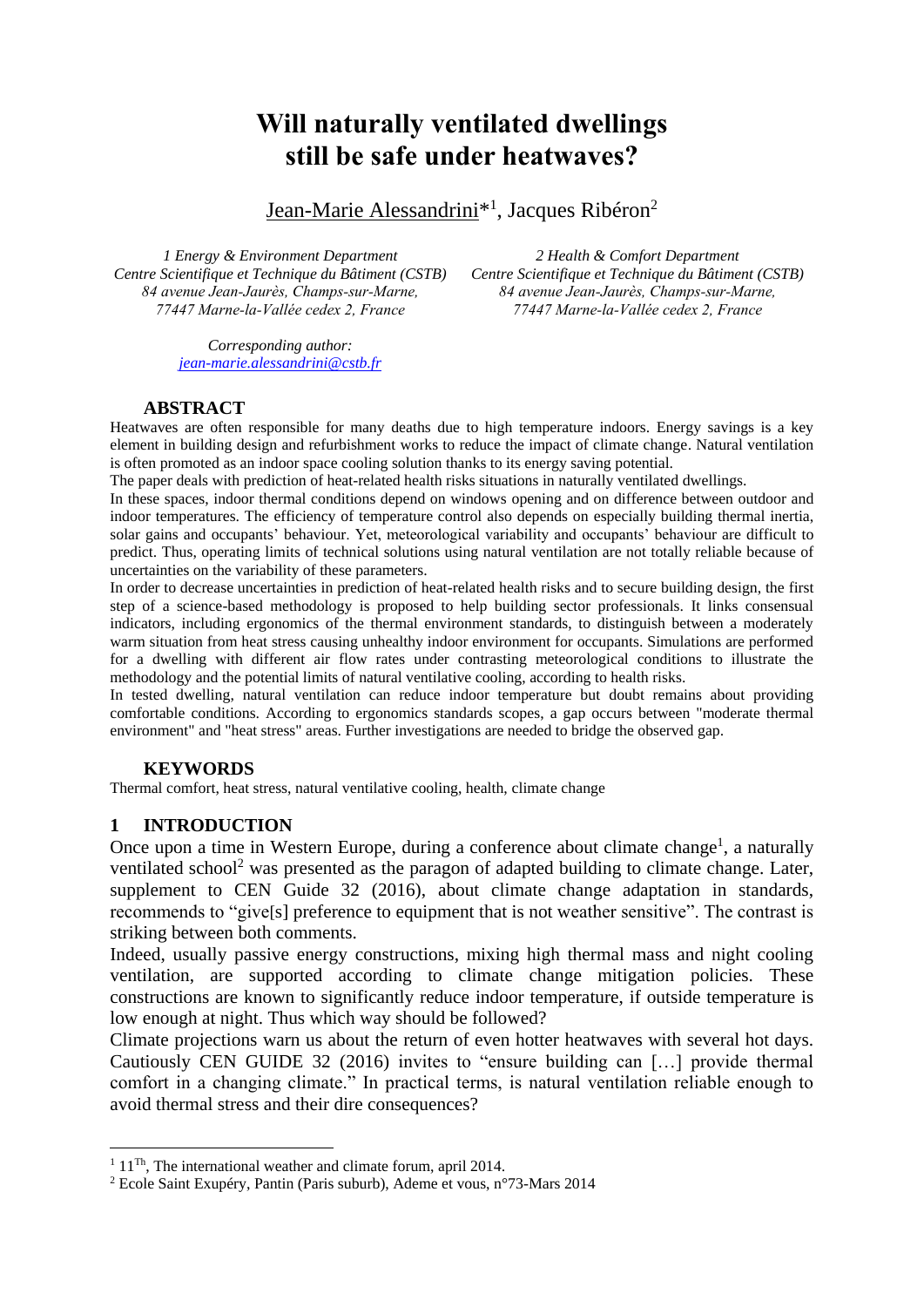The long term goal of this work is to help professional to establish the running limits of these bioclimatic solutions. Dedicated to professionals, most of references are international standards, and used numerical models are strongly linked to them.

In this paper, an overall view of the methodology in process is introduced, before studying how to bridge the gap between thermal comfort and thermal stress. A tested situation helps to draw standards limits and to provide reasonable values of disruptive threshold from comfort to stress. Finally, it gives an idea of natural ventilation efficiency to keep dwelling safety with high thermal mass under a heatwave. First of all, heatwave hazards and climate change context are outline in order to highlight a way to design buildings to achieve both objectives: adaptation and mitigation to climate change.

# **2 METHODOLOGY**

In this section are presented the health effects of heatwaves and the measures to limit their impacts. Then, the method is described step by step. Finally, it presents the results understanding keys as regards the question of mitigation and adaptation to climate change.

# **2.1 Heatwave hazards and climate change**

Long-duration heatwaves and prevailing warmth for annual conditions are becoming increasingly likely because of a warming planet. Heatwaves represent a real risk to vulnerable population. Significant increases in the risks of extreme heat are projected under all scenarios of climate change. There is a well-established relationship between extreme high temperatures and human morbidity and mortality (The Lancet Commission, 2015; Koppe et al. 2004).

The effects are worsened by the urban heat island effect, which results from greater heat retention of buildings and paved surfaces, compared with transpiring, shading, and air-flow promoting vegetation-covered surfaces. Today, a quarter of the French population is aged over 60, and three-quarters of the population live in urban areas. In next decades, ageing population and urban life will increase, leading to an increased risk of heat-related death.

The 2003 heatwave in Europe killed up to 70 000 people (Kovats and Hajat 2008). It is estimated that it caused 14 800 excess deaths in France (Hémon and Jougla, 2004). The 2006 heatwave in France caused 2 000 excess deaths in a 18-day period, the 2015 heatwave caused 3 300 excess deaths in a 26-day period. Today, French people are better prepared to deal with significant heatwaves. Despite the prevention measures, the impact of heatwaves remains significant and demands the continuation of all the work achieved.

Five kinds of heat-related health factors are considered in literature (Laaidi et al., 2015): environmental factors (urban density, building construction quality,…), socio-demographic factors (age, specific population, …), health factors, social factors, behaviour factors (inadequate clothing, reduced mobility,…).

Following the 2003 heatwave, a case-control study has shown that for people who lived at the top floor of an uninsulated block of flat, the risk factor was multiplied by 4 (Ribéron et al., 2006). Other factors, such as window number and the inability to create draughts by cross ventilation were associated with increased death rates (Vandentorren et al., 2006).

This history explains strong apprehensions about climate change. But to understand consequences on thermal comfort and heat stress in buildings, average annual temperature on a national or world scale is not comprehensive enough. Indeed, to estimate comfort or energy consumption, to design or to define operating limits, different weather sequences must be selected based on probability of occurrence. The following figure shows a probability distribution of outside daily temperatures during a nowadays typical year, called previous climate, and a projection of a future one, called new climate.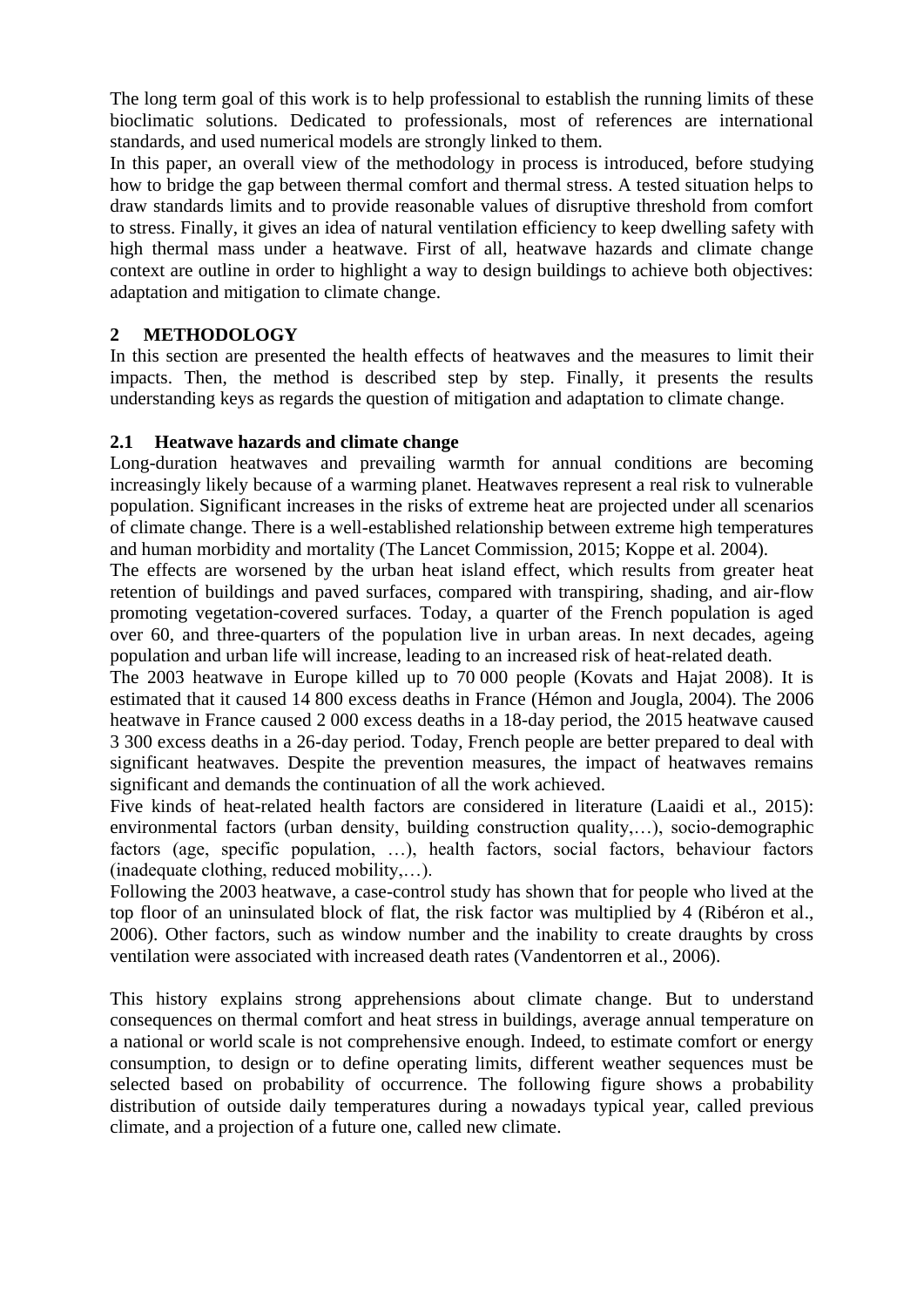

Figure 1: schematic showing the effect on extreme temperatures when both the mean and variance increase for a normal distribution of temperature (Folland, 2001)

Long term objective aim is to link two areas from average to hot weathers:

- The average one, with a high frequency, concerns notably mitigation. Indeed, buildings under it should lead to optimum indoor thermal comfort with low energy consumption.
- The hot one, with a low frequency, concerns mostly adaptation. It is too rare to be used for building design. Should these hot weathers happen, which occurs more often in urban heat islands, estimating indoor thermal conditions would be necessary to avoid danger.

Selected weather is previous extreme hot climate, in the pink area. It also gives an idea of future design conditions. As stakes, objectives and study boundaries are known; an overall overview of the methodology can be drawn.

## **2.2 Methodology main steps**

They are introduced in figure below. According to the long term goal, available tools for building designs are mainly standards related to:

- energetically performant building for meteorological data and calculation methods,
- ergonomics of the thermal environment for comfort and heat stress.

ISO 15265 (2004), deals with risk assessment strategy for the prevention of stress or discomfort, but it cannot be used because, firstly, it concerns usual situations not designed ones. But recommendations from this standard are used when possible.



Figure 2: chronological sequence with basic steps of the methodology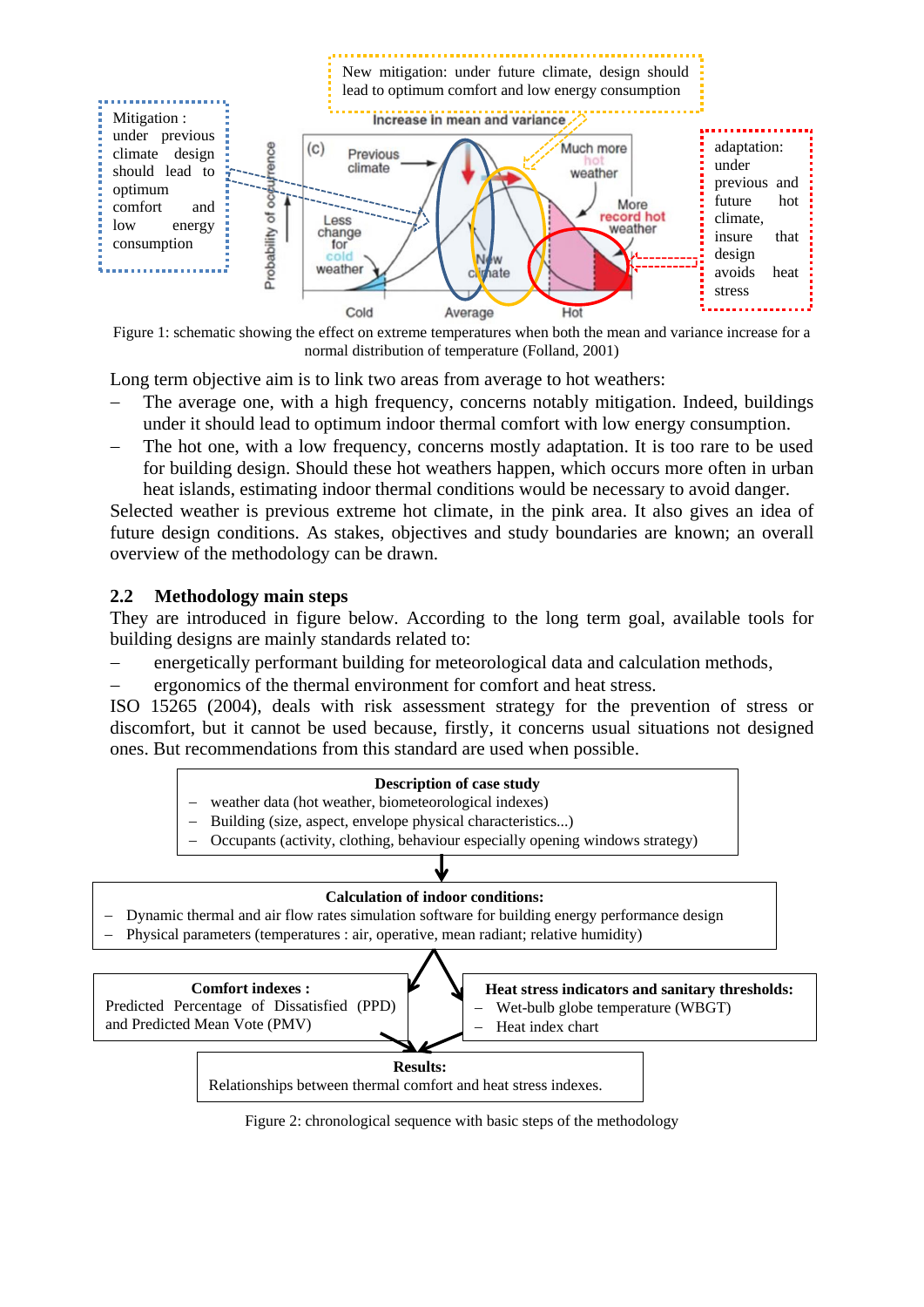## <span id="page-3-0"></span>**2.3 Biometeorological indicators IBM**

In order to improve the heatwave response, the French Minister of Health developed a National Heatwave Plan (NHP) in 2004. The NHP defines actions aimed at preventing the health impact in episodes of extreme heat. It includes recommendations for different stakeholders: health professionals, key actors in the social sphere, etc. The NHP includes a Heat Health Watch Warning System (HHWWS) (Laaidi et al., 2013). HHWWS has classified NHP actions according to four levels:

- Seasonal vigilance, continuously activated from  $1<sup>st</sup>$  of June to  $30<sup>th</sup>$  of September,
- Warning level, when the thresholds are to be reached within three days. Preparation for staggered implementation of the preventive measures detailed in the NHP,
- Heatwave alert, when the thresholds are reached. Implementation of the appropriate sanitary and social measures,
- Maximum mobilization level, when the thresholds are reached and when the heatwave tends to last or when exceptional conditions are met.

The HHWWS was developed on the basis of retrospective analysis of mortality and meteorological data in fourteen pilot cities representative of the different climates of mainland France (Laaidi et al., 2013). Several heatwave indicators were tested in relation to levels of excess mortality. An indicator that mixes minimum and maximum temperatures was chosen. Excess mortality levels were set at 50% for Paris, Lyon, Lille and Marseille and at 100% for the other smaller cities. The indicator is therefore the pair (IBMin, IBMax) where IBMin is the sliding mean over three days of minimum temperatures, and IBMax the sliding mean over three days of maximum temperatures. The HHWWS is regularly assessed, and updated annually (Pascal et al., 2006).

# **2.4 Occupants' behaviours**

Indoor thermal environment is strongly impacted by occupants. Metabolic water vapour and heat production depend on activity. Moreover, opening window strategy, solar shading running and the way appliances are used are deeply linked to occupants' behaviours. Thus, building occupation is needed to predict indoor temperature and humidity. Behaviour scenarios are better reliable when done in cooperation with building project stake holders. In this paper, given scenarios are close to those used in French thermal regulation (J.O., 2013).

# **2.5 Thermal and air flow rates models**

Indoor environmental conditions are calculated with a dynamic thermal model linked with a mass air flow balance one, including large opening windows, so called COMETh (Videau et al., 2013). This integrated model is used by French thermal regulations since 2000 (Da Silva et al., 2016a; Da Silva et al., 2016b), first for summer thermal comfort then for heating, cooling, ventilation, sanitary hot water and lighting consumptions. It is acquainted to thermal design engineers at a national scale. COMETh can calculate indoor environment conditions for different occupants' behaviours and under different climates.

Thermal model has been successfully compared to EN 15265 standard (2008) and to ASHRAE 140 Standard (ASHRAE, 2001). Thermal balance is computed with a 5RC equivalent electric representation of the building components, similar to ISO 13790 (2013) simplified model. It gives air  $(T_a)$ , mean radiant  $(T_{rm}$ ) and operative temperatures (Top) at each hourly time step. Radiant internal heat exchanges are based in the Walton radiation model (Walton, 1980). Solar radiations are absorbed by walls, which is in accordance with black globe temperature. Then Top is obtained with usual equation:

$$
Top = \frac{Ta + Trm}{2} \tag{1}
$$

The air change rate is calculated according to the De Gids and Phaff air flow model through large openings (De Gids and Phaff, 1982). It gives a general expression for the ventilation rate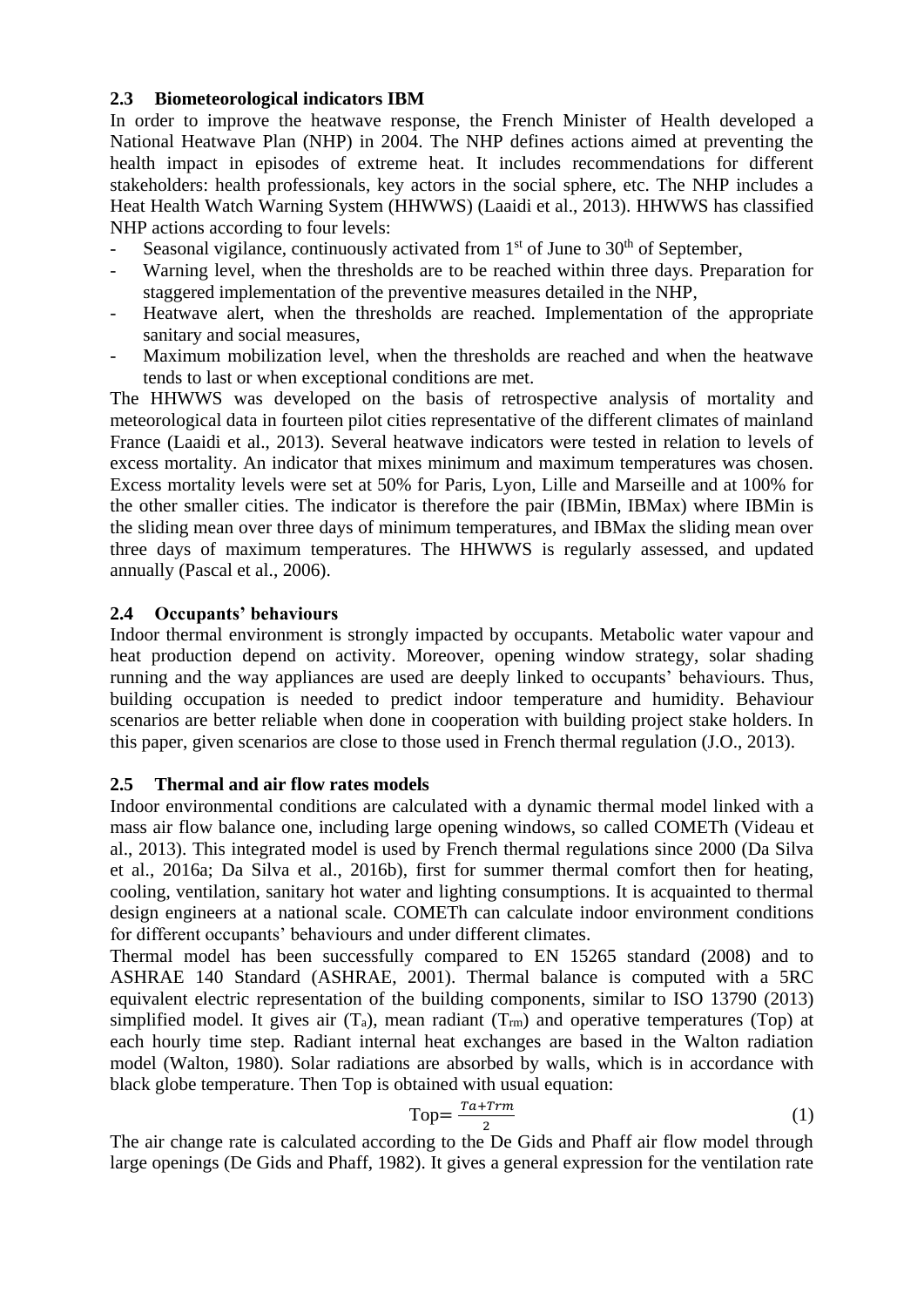Q through an open window as a function of,  $\Delta T$ , temperature difference between inside and outside, Uwind, wind velocity and fluctuating terms:

$$
Q = \frac{A}{2} \times \sqrt{C_1 U_{wind}^2 + C_2 H \Delta T + C_3}
$$
 (2)

Where A is area of the window opening, H is height of the opening,  $C_1$  is a dimensionless coefficient depending on the wind,  $C_2$  is buoyancy constant and  $C_3$  is turbulence constant. This model has been used for the IEA Annex 20 research works especially for single-sided ventilation studies (IEA, 1992). It has been used in the calculation method for the French thermal regulation since 2000 (J.O., 2013) and in the European standard dealing with calculation methods for the determination of air flow rates in buildings EN 15242 (2007). For humidity balance, in and out dry air flow rates are supposed equal. Without cooling systems absolute humidity variation is given by next equation.

$$
\frac{dw}{dt} = \frac{\sum Q_{in}(w_{in} - w_{ex}) + internal\,Latent\,loads}{V\rho_{indoor}}
$$
\n(3)

 $Q_{\text{in}}$  is incoming air flow rate, w<sub>in</sub> is incoming air absolute humidity, w<sub>ex</sub> is absolute humidity exhausting from dwelling, internal latent loads (kg/s), V is dwelling volume and  $\rho_{\text{indoor}}$  is indoor air density. wex is assumed to be equal to absolute humidity within dwelling.

A Cranck Nicholson method is used to link thermal and air flow models. Time step result is the average between end and beginning time step solutions. Solution at the end of previous time step is assigned to beginning of next time step. Thus temperature beginning value is used to calculate air flow rate through windows and humidity balance at time step end.

Models assume indoor temperature and humidity are spatially homogenous and each wall has isothermal surfaces. Radiation balance is done for a cube with same absorption and emissivity for walls. To linearize radiation equation inside wall temperatures must be close. According to these assumptions only whole thermal feeling can be assessed, effects of draught, vertical air temperature difference or radiant asymmetry are not checked.

#### **2.6 Thermal comfort and thermal stress indexes**

ISO 11399 (2001) is used to select two main standards with adjacent scopes:

ISO 7730 (2006) for moderate thermal environment with predicted mean vote (PMV),

- ISO 7243 (1994) for hot thermal environment with wet bulb globe temperature (WBGT). Both indexes are consistent with a hourly time step.

Predicted percentage of dissatisfied (PPD) can be obtained from the predicted mean vote (PMV). In this study  $T_a$ ,  $T_{rm}$  and relative humidity (RH) are calculated by the model, while air velocity (Va), metabolic rate, and clothing insulation are given data.

WBGT index is a weighted sum of natural wet-bulb temperature  $(t_{nw})$  and globe temperature (tg). For indoor conditions, WBGT formula, without sun loads, is used:

$$
WBGT = 0.7 \, \text{t}_{nw} + 0.3 \, \text{t}_{g} \tag{4}
$$

WBGT is to be measured. Thus ISO 7726 (2002) is used to establish the link with the thermal model.  $t_g$  can be assumed to be equal to Top calculated with the model. To obtain  $t_{nw}$ , natural wet-bulb temperature, Malchaire (1976) formula is used:

$$
(t_{nw} - t_{wb}) = \frac{0.16(t_g - t_a) + 0.8}{200} (560 - 2RH - 5t_a) - 0.8
$$
 (5)

He specifies that a good accuracy is obtained for  $V_a$  below 0.15 m/s. As before, Top is assumed to be equal to  $t_g$ . All parameters are calculated by the model except  $t_{wb}$ , psychrometric wet-bulb temperature. According to psychrometric chart, twb is the cross section of continuous enthalpy curve and air saturation one. Enthalpy is calculated with t<sup>a</sup> and RH, given by the model.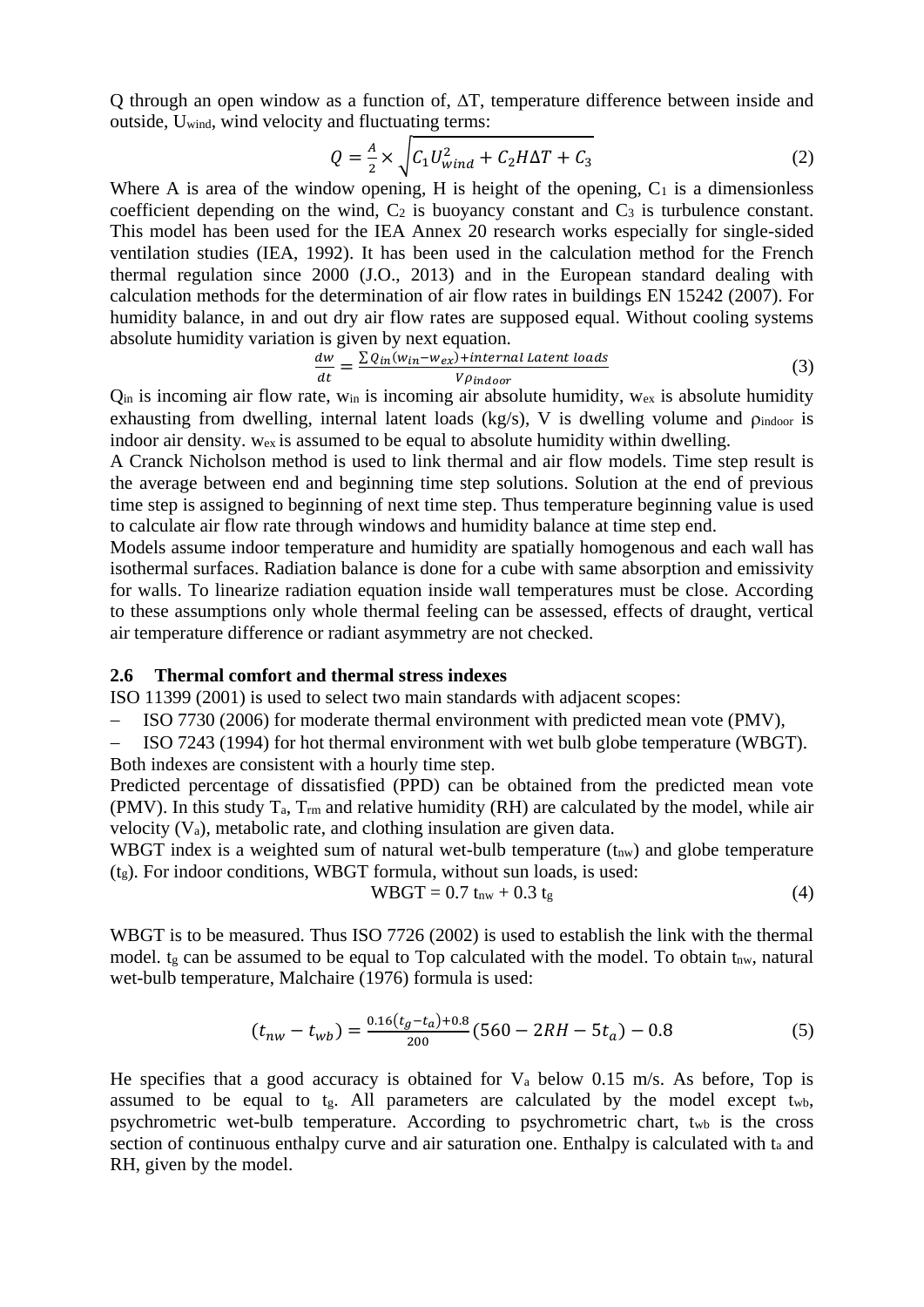## **2.7 How to read results**

The aim is to find a design running the limits of naturally ventilated dwellings. It also includes balance between mitigation building design and solutions for adaptation to climate change. The figure below presents increasing health risk versus increasing discomfort. Safety indoor environment is on the left and unsafe one on the right. Blue arrows show the way proposed to design building in order to save energy and provide occupants health.



Figure 3: arbitration between thermal comfort and health risk

In reference to automotive segment, after a crash test occupants are expected to be safe. On the same idea, under a heat stress test, dwelling is supposed to protect people from health hazards. Thus attempted indoor thermal conditions are not the same under extreme and common weathers. Solutions, which guarantee comfort under usual circumstances – from the top left area to the bottom left one - should also protect occupants from health hazards under extreme events, from top right area to top left one. The crossing dot, at the border between thermal comfort and heat stress, is needed to apply the methodology. A practical approach through a specific situation is used to find it.

# **3 CASE STUDY AND RESULTS**

Dwelling characteristics, climate conditions and occupants' behaviours selected for numerical simulations are given as following.

# **3.1 Simulation conditions**

Without future climate data available for the numerical model (a set of 8 meteorological parameters with an hourly time step), a real heatwave episode is chosen according to HHWWS ([§2.3\)](#page-3-0). The chosen 7-days period is during July 1999 in Hautes-Alpes district in France. Table below sums up IBM thresholds and daily values.

| IBM                 | Thresholds Day 1 Day 2 Day 3 Day 4 Day 5 Day 6 Day 7 |    |    |    |  |    |
|---------------------|------------------------------------------------------|----|----|----|--|----|
| IBMin $(^{\circ}C)$ | 18                                                   | 20 | 20 | 19 |  | 20 |
| IBMax $(^{\circ}C)$ | 33                                                   | 33 | 33 |    |  | 36 |

Table 1: IBM thresholds and daily values during selected heat wave

Internal heat loads and humidity production are given according to people activity. Three occupants are supposed present in the dwelling all day long, awake from 8AM to 11PM. At each hourly time step, appliances loads range from 8 to 12 W/m² during waking time. Clothing insulation is equal to 0.6 clo. Metabolic data are selected in order to match with ISO 7730 (2006) and ISO 7243 (1994) scopes. A 1.2 met is selected for occupant assuming a sedentary activity. In the model, body's water vapor losses are not indoor temperature dependent. For each occupant, a 85 g/h metabolic vapor production is used. It matches with a sedentary activity under a 28°C (Recknagel, 1995).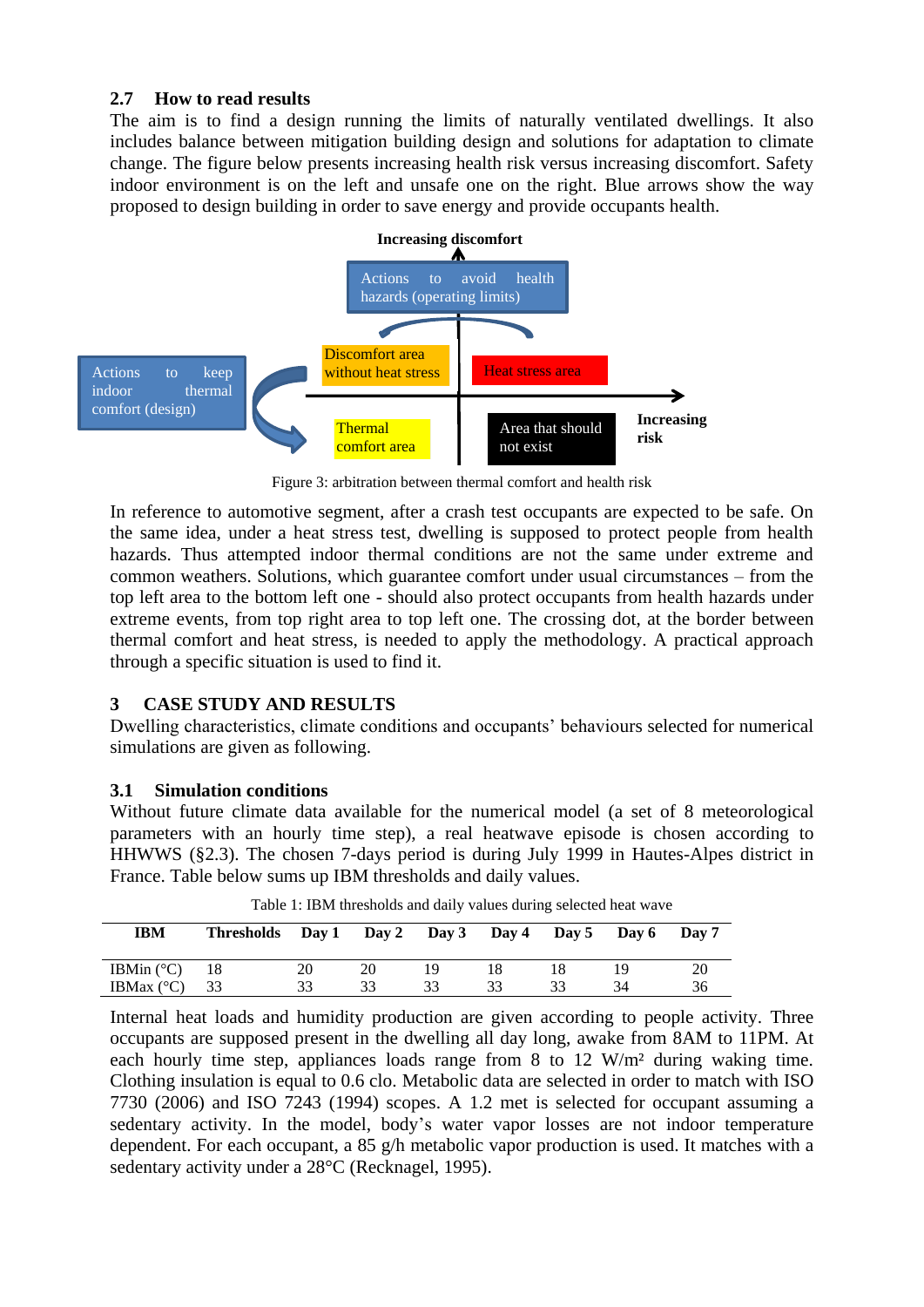A three-room middle floor dwelling, without air conditioning system, is selected. It has a 68  $m<sup>2</sup>$  area and a 170 m<sup>3</sup> volume. It is a one single-sided ventilated dwelling mainly south orientated. Insulation and airtightness levels, recommended in Effinergie guidebooks (2008) are used. A  $0.19 \text{ W/(m2,K)}$  U value is used for walls and for stairwell partition wall a  $0.3$ factor is applied. External insulation and concrete structure lead to heavy inertia. Each wall thermal capacity is calculated with ISO 13786 (2008). Th-I, French professional rules (CSTB, 2012) is used to obtain dwelling thermal capacity, i.e. the C value of the thermal model. For a square meter living space it reaches  $264 \text{ Kj/(K.m2)}$ . Windows characteristics are selected with Th-S French professional rules (CSTB, 2012). Solar shadings are always used. Details are presented in table below.

| <b>Orientation</b> | Area              | Uw            | <b>Solar factor</b> |             | <b>Description</b>                          |
|--------------------|-------------------|---------------|---------------------|-------------|---------------------------------------------|
|                    | (m <sup>2</sup> ) | $(W/(m^2.K))$ | Sw1                 | Sw2         |                                             |
| South              | 8.26              |               | $0.08$ short        | $0.05$ long | 4/16/4 double glaze, low emissivity glass,  |
| North              | 2.73              | 1.6           | wave                | wave        | argon filled gap, outside clear color solar |
|                    |                   |               | radiation           | radiation   | shading, 0,2 solar transmission rate        |

The mechanical ventilation system provides an air renewal of 0.3 air change per hour (ach). Building envelope airtightness leads in calculation to an infiltration air flow rates lower than 0.1 ach. Southern windows are open when outside temperature is below indoor one, which is supposed to be cooling optimal strategy. Northern windows are never open. Air flow rates through windows are calculated according De Gids model (1982) with a 1.5m height of the opening and 3 opening windows areas of 0, 1 and 5 m².

#### **3.2 Results**

Table below gives air flow rates and indoor temperatures during the last three days of the heatwave, when outside night temperature is above 20°C.

| <b>Opening windows</b><br>airing | <b>Opening windows</b><br>area $(m2)$ | ach max | Top<br>min-max $(^{\circ}C)$ | <b>Outside T</b><br>min-max $(^{\circ}C)$ |
|----------------------------------|---------------------------------------|---------|------------------------------|-------------------------------------------|
| N <sub>o</sub>                   |                                       | 1.4     | $39 - 41$                    | $20 - 37$                                 |
| Low                              |                                       |         | $30 - 34$                    | $20 - 37$                                 |
| High                             |                                       |         | $26 - 31$                    | 20 - 37                                   |

In these simulations, opening windows, at relevant time, is needed to avoid heat stress. Wide opening window increases ventilation rate. Then maximal and minimal Top can be lowered, respectively, by 10°C and 13°C. To understand better interaction between natural ventilation and indoor environment, indoor temperatures courses are represented in figure below Green round spots represent Top for a high flow rate (black line) and purple crosses concern Top for a low flow rate (dotted purple line).



Figure 4: air change rate (ACH) and outside temperature impact on indoor temperatures under the last 3 days of a heatwave.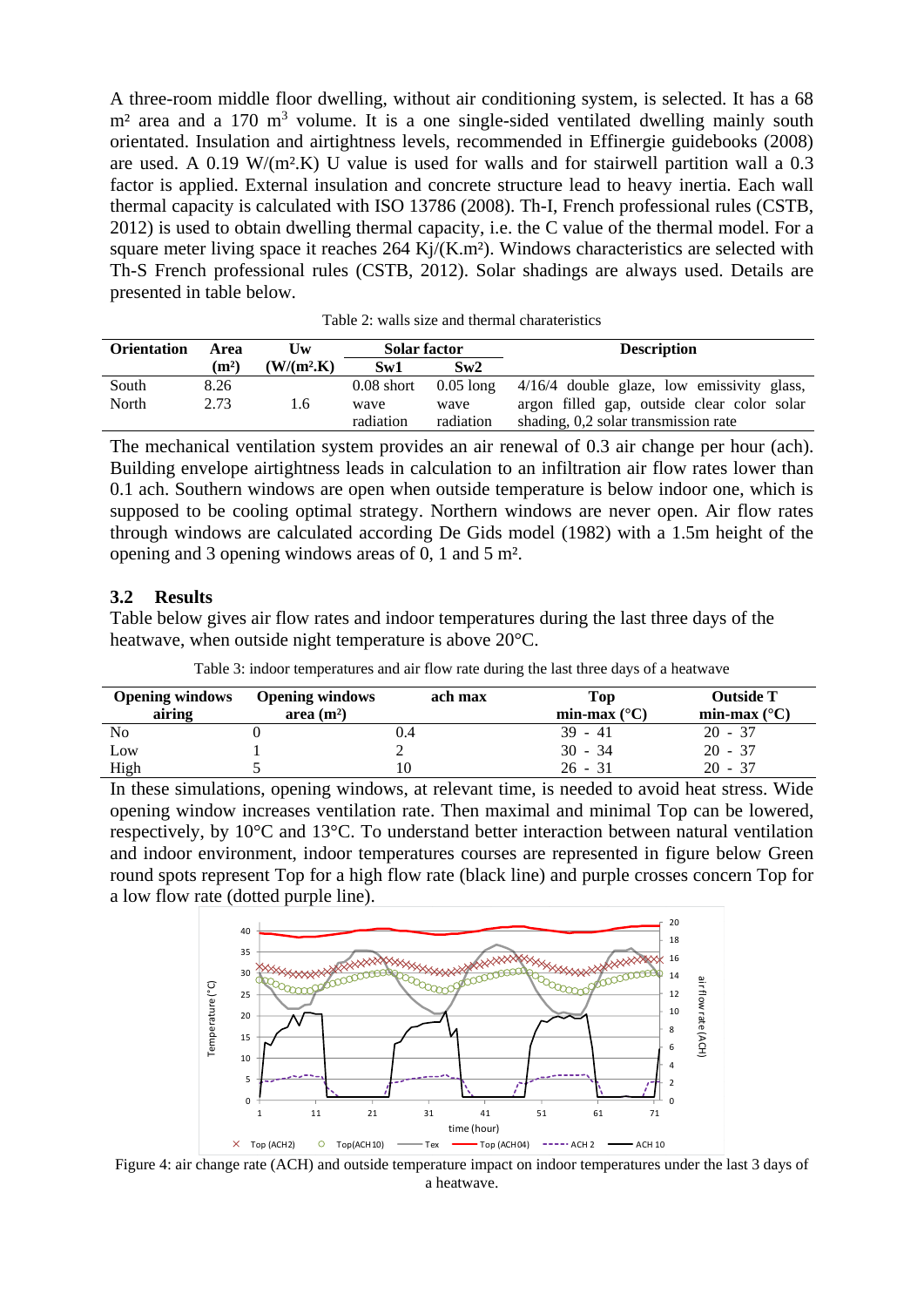High and low ventilation rates, lead to the similar temperatures course. In tested situation, a 10 ach air change rate reduces Top by about 4°C as compared to the one reached with 2 ach. High ventilation reduces the gap between indoor and outside night temperatures (full grey line). Then heavy inertia sustains Top 6°C below outdoor maximal temperature. In this case, natural ventilation is efficient to reduce temperature. Nevertheless is indoor environment comfortable or does it cause a heat stress?

Main parameters run in recommended ranges of ISO 7730 (2006). Assumptions to calculate PMV are:  $V_a$  under 0.1 m/s, 1.2 met and 0.6 clo. A 0.1 m/s  $V_a$  may underestimate effective velocity in a high ventilated dwelling and thus over estimate PPD in this situation. This protective value is used, since indoor  $V_a$  profiles is not estimated. These assumptions are also used to select threshold proposed for WBGT; for not acclimated people ISO 7243 (1994) recommends not to exceed a 29°C WBGT. Each index is then calculated during waking period. Table below resumes main results relative to thermal comfort and heat stress. At several times,  $T_a$  and  $T_{rm}$  exceed comfort standard recommended limits. When it happens letters O.R. are added after concern PMV and PPD values in table below.

Table 4: indoor thermal comfort and heat stress indexes during last three days of a heatwave

<span id="page-7-0"></span>

| ach | PMV                          | PPD $(\% )$           | WBGT $(^{\circ}C)$ | Globe T $(^{\circ}C)$ | $T_{nw}$ (°C) | RH (%)    |
|-----|------------------------------|-----------------------|--------------------|-----------------------|---------------|-----------|
| max | Min<br>Max<br>$\blacksquare$ | Min - Max             | min-max            | min-max               | min-max       | min-max   |
| 0.4 | $>2(0.R.) - 2(0.R.)$         | $100(O.R.)-100(O.R.)$ | $29 - 31$          | $39 - 41$             | $24 - 26$     | $23 - 32$ |
|     | 1.3 - $>2(0.R.)$             | $42 - 96(0.R.)$       | $23 - 26$          | $29 - 34$             | $19 - 24$     | $25 - 47$ |
| 10  | $0 - 1.7$                    | $5 - 60$              | $20 - 25$          | $24 - 31$             | $17 - 23$     | $32 - 57$ |

For 0.4 ach, indoor environment conditions are strongly deteriorated and WBGT awareness limits are exceeded. With wide opening windows case (10 ach max), indoor conditions are kept, most of time, in moderate thermal environment according to standards. Calculated WBGT is significantly lower than standard proposed limits. In those both contrasted situations ergonomics standards indexes are reliable. In order to study boundaries between comfort and heat stress, PPD is plotted versus WBGT for the low ventilation test case on the figure below. Both indexes are calculated during the seven days heatwave.



Figure 5: PPD versus WBGT calculated for a low natural ventilated building (2 ach) under a 7-days heatwave

Red dashes mean that PPD is calculated out of standard recommended range. According to ISO 7730 (2006), situation is never comfortable. Indeed, PMV is always above +0.5 with a percentage of dissatisfied over 10%. For a PPD above 50%, according to our assumptions, moderate thermal environmental area is exceeded. Numerous red dashes mean that indoor environment is often over moderate thermal environment limits. But it is also below heat stress according to 29°C WBGT limit and thus no specific supervision is required. There is a gap between areas for moderate environment and heat stress. With a 34  $^{\circ}$ C tg [\(Table 4\)](#page-7-0), it is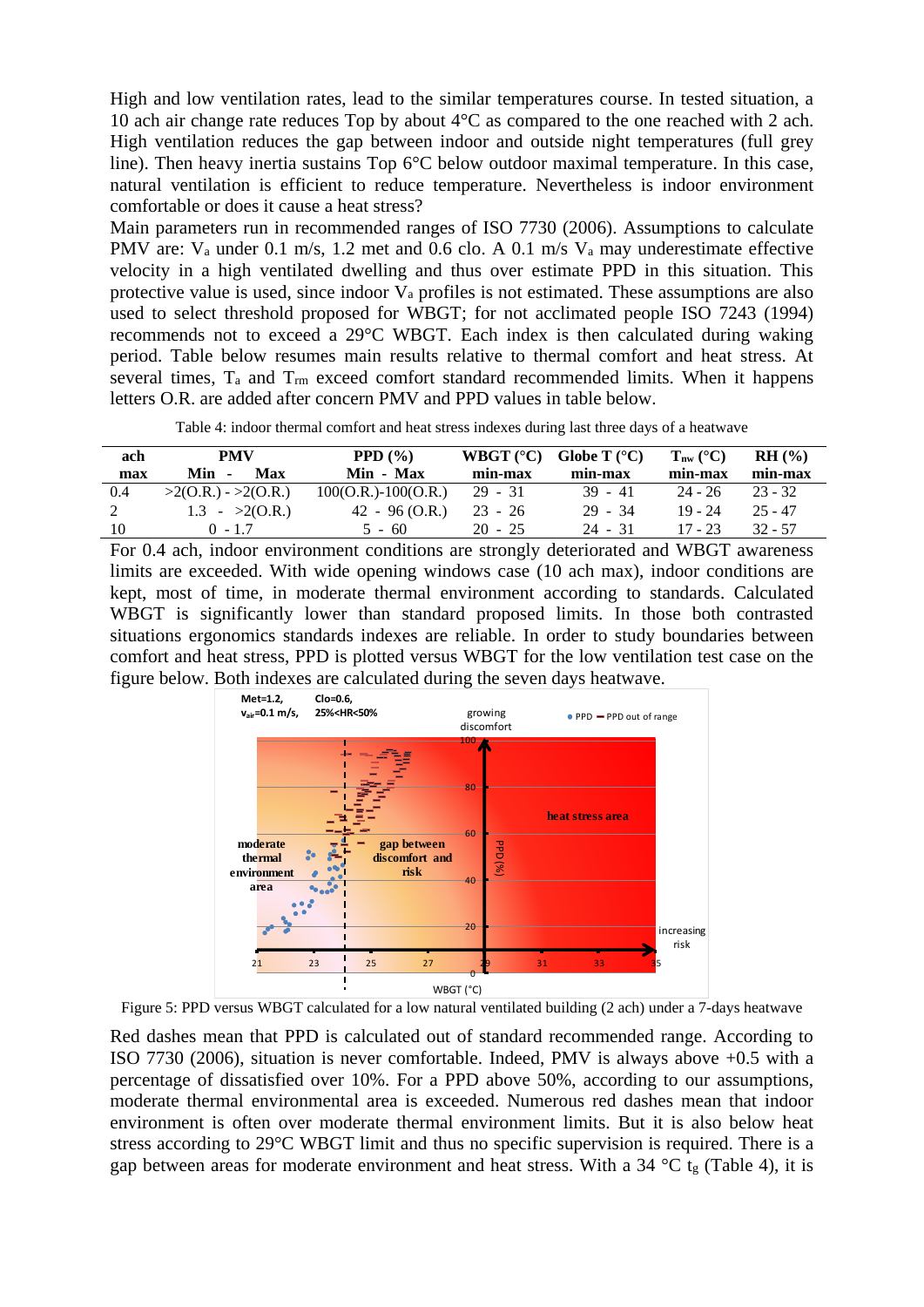hopeful to say that situation is healthy. When  $32^{\circ}$ C is exceeded, ISO 15265 (2004), in its observation scale, recommends preventive steps. Thus in this particularly situation the gap, between both standard indexes, is too large to check if indoor environment is safe.

## **3.3 How to bridge the gap between thermal comfort and heat stress?**

Excepted human factor - WBGT was invented in the 1950s to avoid heat illness in US Army (Budd, 2008) -, two physical parameters, V<sup>a</sup> and RH, are striking. G.M. Budd (2008) explains that evaporation impact increases with temperature. Yet,  $t_{nw}$  weight factor is set at 0.7 in WBGT. Under quite dry environment (25-47% RH) studied, at the border of moderate thermal climate, dry temperature weight factor (set at 0.3) should increase and lead to increase WBGT in the tested situation. WBGT gives no indication of air velocity reduction effects. Because it was developed for outside environment,  $V_a$  that led to set WBGT safety thresholds were probably higher than those in our study. Yet, heat resilience is strongly reduced at low V<sup>a</sup> because of reduction of air potential evaporation (Budd, 2008). For indoor environment without wind, existing WBGT limits might be reduced.

Many of detailed relationships between indoor thermal climate and human health are poorly understood in epidemiological terms. Goromosov (1968) investigated influence of indoor climate on human health. He proposed to use a combination of methods, including study of indoor climate, physiological investigations, and statistical study of thermal conditions. He carried out studies in apartments under hot climate (outdoor temperatures ranged from 35°C à 38°C). Outcomes suggested that people feel "comfortable" for 25°C indoor temperature associated to a 65 beats/min heart rate (HR). They feel "warm" for 27°C (HR=68 beats/min), "hot" for  $31^{\circ}$ C (HR=72 beats/min) and "hot and oppressive" for  $34^{\circ}$ C (HR=74 beats/min).

Weihe reviewed health impacts of adverse thermal conditions. A 17°C to 31°C acceptable range for thermal comfort neutrality without impacts on health is defined. Then symptoms of discomfort and health risks are listed; such as fatigue, inappetance, hyperthermia, for temperatures higher than 31°C, health effects are heat stroke and heart failure for temperatures significantly higher than 31°C. (WHO, 1987, WHO, 1990).

The Heat Index Chart (HIC) developed by the US, National Oceanographic and Atmospheric Administration (NOAA, 1985) gives, according to temperature and humidity, physiological disorders in case of prolonged exposure to heat. Health effects are classified in four levels: caution level (fatigue), extreme caution level (muscle cramps, physical exhaustion), danger level (heatstroke possible), extreme danger level (high risk of heat stroke). For a sedentary activity (circa 1.2 met) and a light clothing (circa 0.6 clo), thermal comfort indexes show that comfort requirement is met as far as Top does not exceed circa 26°C. Arrow below draws continuum from thermal comfortable area to severe conditions with adverse health effects.

| $22^{\circ}$ C<br>$26^{\circ}$ C            |                                         | $35^{\circ}$ C<br><b>31°C7</b>                                        | $40^{\circ}$ C                                 |                                      |
|---------------------------------------------|-----------------------------------------|-----------------------------------------------------------------------|------------------------------------------------|--------------------------------------|
| <b>Comfort, neutral</b><br>or slightly warm | <b>HIC, RH 50%</b><br>caution Tiredness | $>31^{\circ}$ C WHO,                                                  | <b>HIC, RH 50%</b><br><b>Danger exhaustion</b> | <b>HIC, RH 50%</b><br>extreme Danger |
| <b>PPD validity area, warm</b>              | $30^{\circ}$ C                          | hyperthermia,<br>heart<br>insufficiency, reduced<br>learning capacity | 35°C>>31°C WHO, heart<br>failure, heat stroke  | Temperature                          |

Figure 6: comfort and health continuum in warm and hot climates

For a given thermal stress physiological responses are variable, thus it is difficult to predict with accuracy an individual response.

# **4 CONCLUSIONS**

Air temperature can be significantly reduced with natural ventilative cooling at relevant period, which occurs mostly at night, if outside temperature is below indoor one. In case study, natural ventilation avoids health risk upon ISO 7243 (1994), but doesn't meet moderate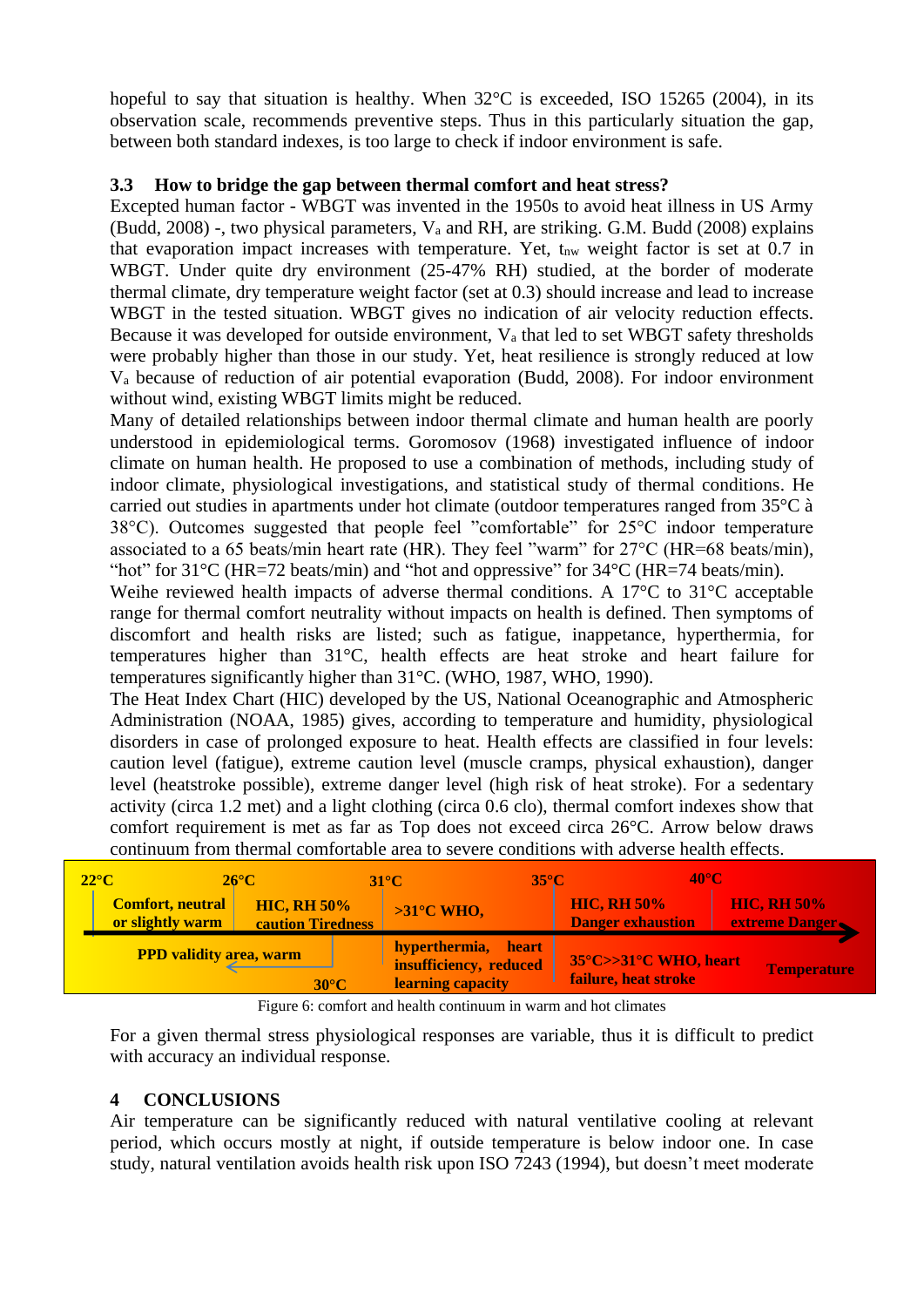comfort requirement upon ISO 7730 (2006). Strong air flow rate makes it possible to turn from hot to warm situation upon ISO 7730 (2006) with a PMV below 2. WBGT is attractive because it can be obtained with environment physical parameters. But a gap exists between ISO 7730 (2006) legitimate domain, for PPD calculation, and WBGT thresholds, proposed in ISO 7243 (1994). It can be explained by discrepancies between standard experimental conditions to quantify indexes. Indexes concern healthy people but WBGT was invented for US Army for probably more resistant people. Humidity weight given in WBGT seems too strong to match with moderate thermal environment limits. Moreover, WBGT thresholds appear too high for low air velocity. The observed gap attests difficulties to match indoor physical parameters and body physiological ones.

Standard indexes, consistent with building thermal models and literature thresholds, help to build a first step toward a continuum between thermal comfort and heat stress. But only healthy people under sedentary activity have been selected to bridge the gap. Investigations could be enlarged to vulnerable people and different metabolism. Moreover, situations could be tested under milder climate conditions at the HHWWS "warning level", to check ability of naturally ventilated dwelling to protect people from thermal stress.

# **5 ACKNOWLEDGEMENTS**

Authors thank S. Lacour (IRSTEA) for her help to compute wet bulb temperature, P. Delpech (CSTB) for his support, C. Cochet (CSTB) for his reviewing, K. Begredj (CSTB) for his help with COMETh model.

# **6 REFERENCES**

- ASHRAE 140. (2001). Method of Test for the Evaluation of Building Energy Analysis Computer Programs. ANSI/ASHRAE,Atlanta, 92p.
- Budd, G. M. (2008). Wet-bulb globe temperature (WBGT)-its history and its limitations, *Journal of Science and Medicine in Sport*, 11, 20-32
- CEN Guide 32 (2016), Guide for addressing climate change adaptation in standards, CEN 42p

CSTB, (2012). Règles de calcul TH-I & S Guide réglementaire – R.T. 2012. CSTB éd. - 2012.

- Da Silva, D. Alessandrini, J.M et al. (2016a). Evaluation et perspectives du modèle thermique de COMETh, le coeur de calcul de la RT des bâtiments neufs. IBPSA France.
- Da Silva, D. Alessandrini et al. (2016b). International standards and thermal dynamic model for building regulation: validity and limits. IAQVEC, Songdo, Republic of Korea.
- De Gids, W. Phaff, H. (1982). Ventilation Rate and Energy Consumption due to Open Windows. *Air Infiltration review,* 4 (1), 4-5.
- Effinergie (2008) Le guide technique, "Réussir un projet Effinergie, des clés pour des logements neufs confortables et économes en énergie", 34 p.
- EN 15242. (2007). NF EN 15242. Ventilation for buildings. Calculation methods for the determination of air flow rates in buildings including infiltration. AFNOR.
- EN 15265. (2008). NF EN 15265. Energy performance of buildings calculation of energy needs for space heating and cooling. AFNOR
- Folland, C.K., T.R. Karl, J.R. Christy, R.A. et al. (2001): Observed Climate Variability and Change. In: Climate Change 2001: The Scientific Basis. Contribution of WG. I to the 3<sup>th</sup> Assessment Report of the IPCC [Houghton, J.T. et al. (eds.)]. Cambridge University Press, 881pp.
- Goromosov, M.S. (1968). The physiological basis of health standards for dwelling. World Health Organization, Geneva. 100 pages.
- Hémon, D. Jougla, E. (2004). La canicule du mois d'août 2003 en France. *Rev. Epidémiol. Santé Publique*, 52 (1), 3-5.